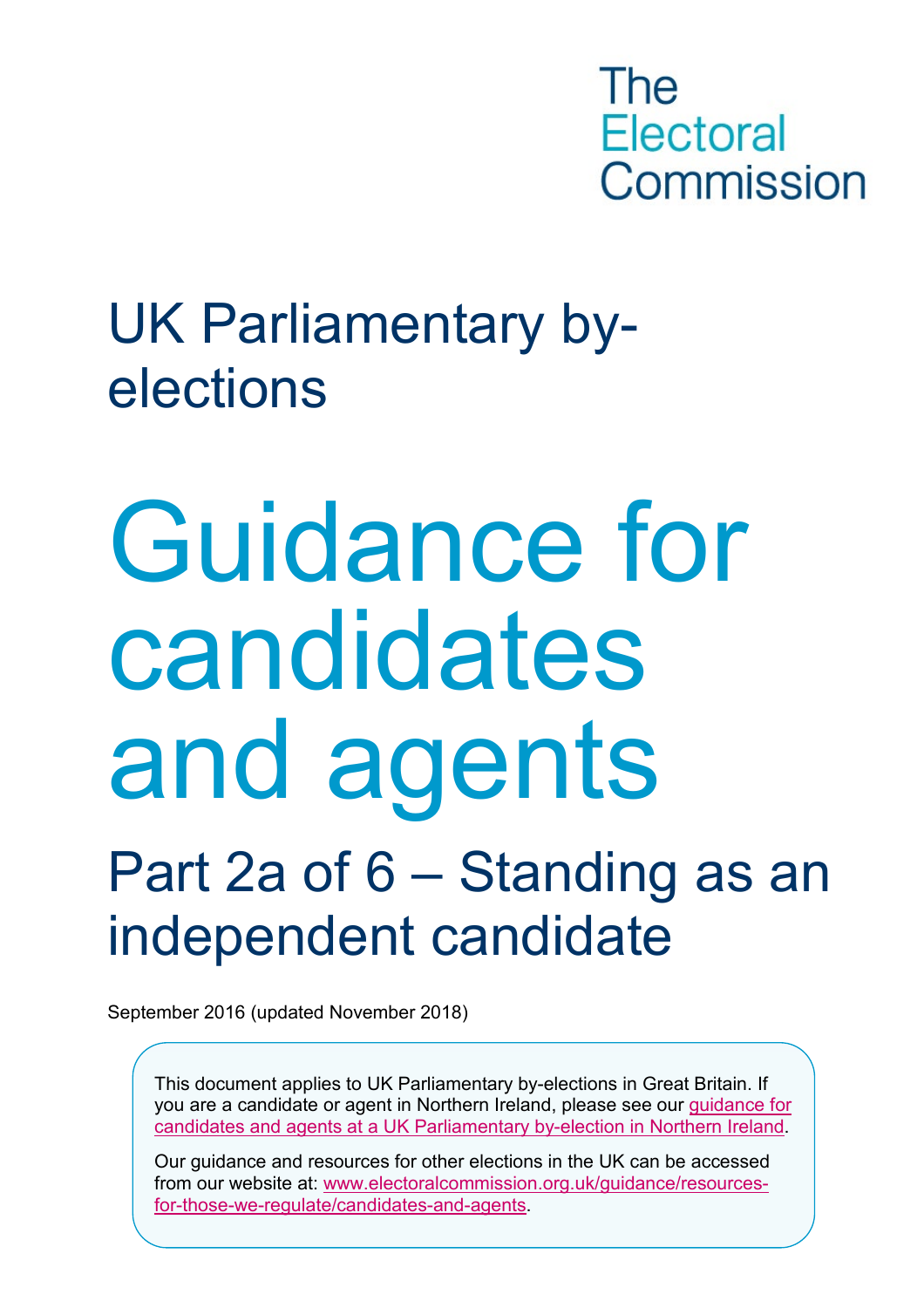## **Contents**

<span id="page-1-0"></span>

| Who can deliver the nomination papers? 6                  |  |
|-----------------------------------------------------------|--|
| How must nomination papers be submitted? 6                |  |
|                                                           |  |
|                                                           |  |
| Inspecting other candidates' nomination papers  8         |  |
|                                                           |  |
| What happens after the close of nominations?  11          |  |
| Appointing your election agent and other agents  11       |  |
|                                                           |  |
|                                                           |  |
|                                                           |  |
| Appointing postal voting, polling and counting agents  15 |  |
|                                                           |  |
|                                                           |  |
|                                                           |  |
|                                                           |  |
|                                                           |  |
|                                                           |  |
|                                                           |  |
|                                                           |  |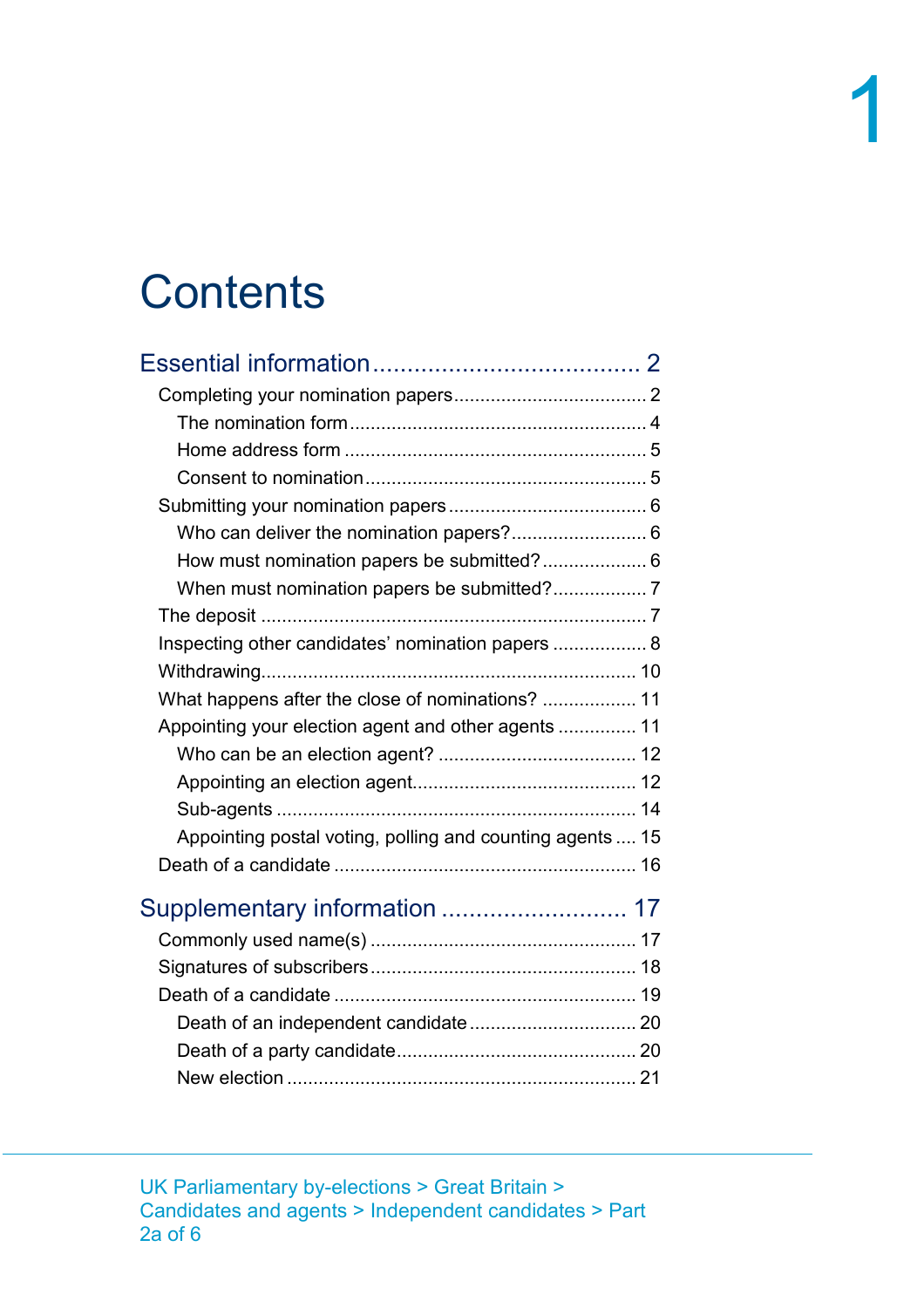## <span id="page-2-0"></span>**Essential** information

This section of the document contains our guidance on standing as an independent candidate at a UK Parliamentary by-election in Great Britain.

Supplementary information, which may only be relevant to some candidates, is provided at the back of this document. You can also view this supplementary guidance by clicking on the links within this document or by clicking on the chapter heading on the contents page.

In this document, we use 'you' to refer to the candidate. We use 'must' when we refer to a specific requirement. We use 'should' for items we consider to be minimum good practice, but which are not legal or regulatory requirements.

We have included generic deadlines throughout this document to give you an indication of the timings for key processes. You should, however, obtain a copy of the specific timetable for the by-election from the (Acting) Returning Officer.

## <span id="page-2-1"></span>Completing your nomination papers

1.1 To become nominated as a candidate at a UK Parliamentary by-election in Great Britain, you need to submit a completed set of nomination papers to the place and by the

We are here to help, so please contact your local Commission team if you have any questions. See our

[Overview document](http://www.electoralcommission.org.uk/__data/assets/pdf_file/0018/214227/Parliamentary-By-Election-Overview.pdf)

for contact details.

Revised data protection legislation applies from 25 May 2018 and will apply to the processing of all personal data.

Please contact the **Information** [Commissioner's Office](https://ico.org.uk/for-organisations/guide-to-the-general-data-protection-regulation-gdpr/) for further information about how the General Data Protection Regulation affects you.

The notice of election will be published by 4pm on the second working day after the writ is received by the (Acting) Returning **Officer**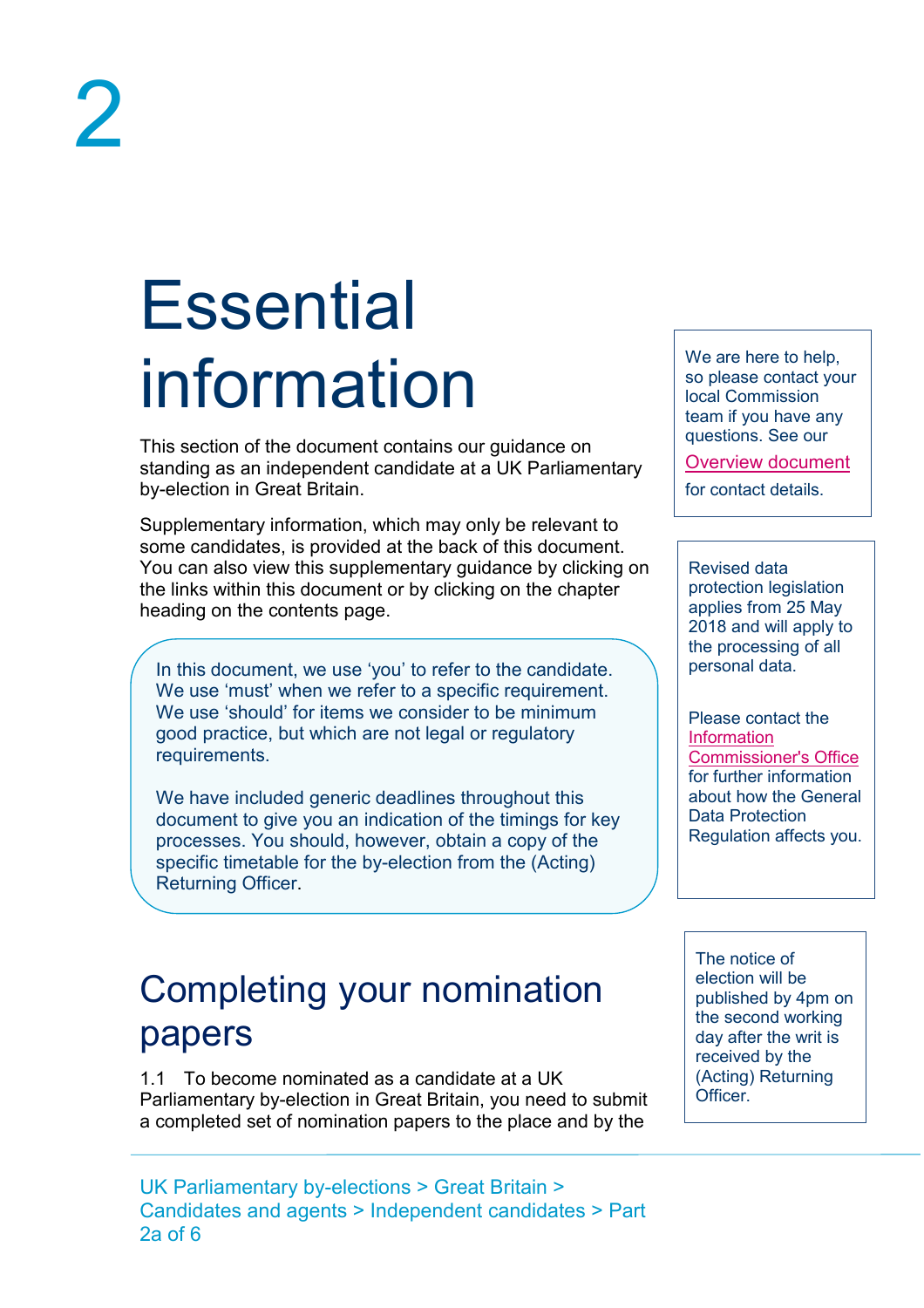deadline specified on the notice of election. The deadline for nominations will be 4pm on a day fixed by the (Acting) Returning Officer. By law, this will not be earlier than the third working day after the date of publication of the notice of election and not later than the seventh working day after the date on which the writ is received. The deadline chosen by the (Acting) Returning Officer is final and cannot be changed for any reason.

1.2 The start date from which you will be able to submit nomination papers will also be set out in the official notice of election published by the (Acting) Returning Officer.

1.3 There are three nomination papers that you must submit to make your nomination valid:

- the nomination form (the form to be used is prescribed in law)
- a home address form
- your consent to nomination

1.4 You can obtain nomination papers from the local elections office. In England and Wales, contact details can be obtained from **[www.aboutmyvote.co.uk](http://www.aboutmyvote.co.uk/)**. In Scotland, you can contact the elections office through the local council. Alternatively, the Commission has produced a set of [nomination papers](http://www.electoralcommission.org.uk/__data/assets/word_doc/0011/175871/UKP-Nomination-pack-incl-election-agent-notification-form.doc) that you could use.

1.5 If you, your agent or someone you trust are unable to complete the nomination form, the (Acting) Returning Officer can help by preparing the form for your signature.

1.6 The (Acting) Returning Officer may also be able to offer informal checks of your completed nomination papers before you submit them. You should find out from the (Acting) Returning Officer whether they plan to offer informal checks.

1.7 Note that any information you provide on your nomination papers must be true to the best of your knowledge. It is an offence to provide a false statement on your nomination papers. Providing a false statement could invalidate your election, and is also punishable by a fine and/or imprisonment.

The (A)RO can hold your nomination paper invalid if the particulars of your nomination are not as required by law. The (A)RO can also reject your nomination if they conclude that it is clearly a sham, for example, if an obviously fictitious name or address are provided.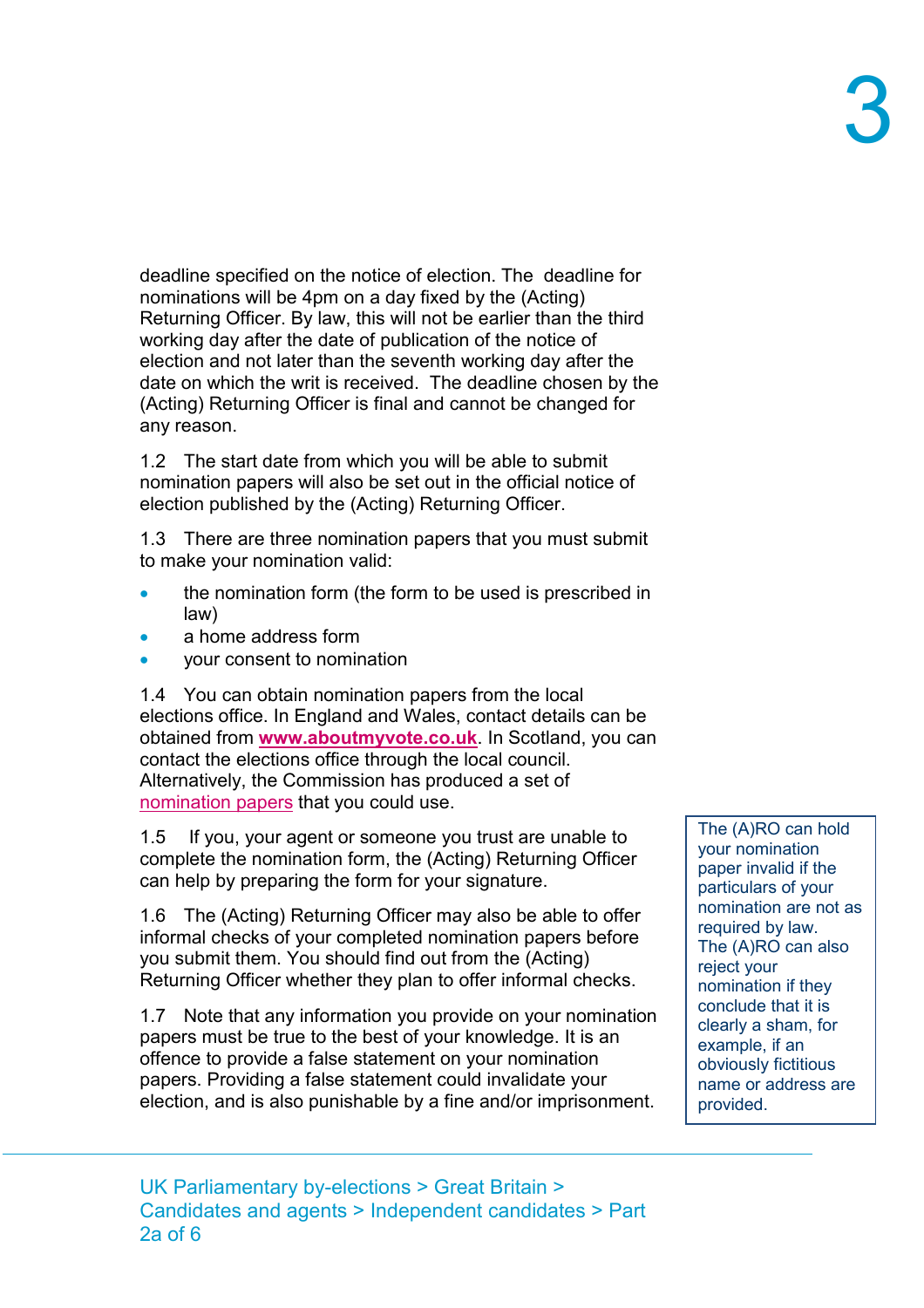In England and Wales the fine is unlimited; in Scotland, it is £10,000 or unlimited if convicted on indictment.

#### <span id="page-4-0"></span>The nomination form

1.8 By law, a [nomination form](http://www.electoralcommission.org.uk/__data/assets/word_doc/0006/141792/Nomination-pack-incl-election-agent-notification-form-LGEW.doc) must be completed in English or, in Wales, in English or Welsh. The form must contain:

- Your full name. This means your surname and other names in full. Using initials only could lead to your nomination form being rejected. Also, do not use prefixes such as Mr, Mrs, Dr or Cllr as part of your name. The same applies to suffixes. However, if you have a title, you can use this as your full name. For example, if your actual name is Joseph Smith but your hereditary title is Joseph Avon, you can use the name Joseph Avon as your full name.
- Signatures of 10 registered electors (known as subscribers) from the constituency. Your subscribers must appear on the Parliamentary electoral register that is in force on the last day for publication of the notice of election (i.e. on the second day after the (Acting) Returning Officer has received the writ). For further information, see paragraph **[1.84](#page-18-1)**.
- 1.9 The following is optional:
- A commonly used name if you commonly use a name that is different from any forename or surname that you have and you wish this to appear on the ballot paper, you need to state this on the nomination form. More details are provided in paragraph **[1.76](#page-17-2)**.
- A description if you want the word 'Independent', and/or 'Annibynnol' in Wales, to appear on the ballot paper underneath your name, you need to state this on the nomination form. No other descriptions are allowed for candidates who are not standing on behalf of a registered political party. Alternatively, you may choose not to have a description at all by leaving this part of the form blank.

To find out how to obtain the electoral register, see: [Part 4 –](http://www.electoralcommission.org.uk/__data/assets/pdf_file/0013/214231/Parliamentary-By-Election-Part-4-The-campaign.pdf) The [campaign](http://www.electoralcommission.org.uk/__data/assets/pdf_file/0013/214231/Parliamentary-By-Election-Part-4-The-campaign.pdf)

Revised data protection legislation applies from 25 May 2018 and will apply to the processing of all personal data.

Please contact the [Information](https://ico.org.uk/for-organisations/guide-to-the-general-data-protection-regulation-gdpr/)  [Commissioner's](https://ico.org.uk/for-organisations/guide-to-the-general-data-protection-regulation-gdpr/)  [Office](https://ico.org.uk/for-organisations/guide-to-the-general-data-protection-regulation-gdpr/) for further information about how the General Data Protection Regulation affects you.

Your name and description (if you choose to use one) should be written on the nomination form **before** you ask subscribers to sign the form.

If you wish to stand as a party candidate, see [Part 2b –](http://www.electoralcommission.org.uk/__data/assets/pdf_file/0012/214230/Parliamentary-By-Election-Part-2b-Standing-as-an-independent-candidate.pdf) [Standing as a party](http://www.electoralcommission.org.uk/__data/assets/pdf_file/0012/214230/Parliamentary-By-Election-Part-2b-Standing-as-an-independent-candidate.pdf)  [candidate](http://www.electoralcommission.org.uk/__data/assets/pdf_file/0012/214230/Parliamentary-By-Election-Part-2b-Standing-as-an-independent-candidate.pdf) for further information.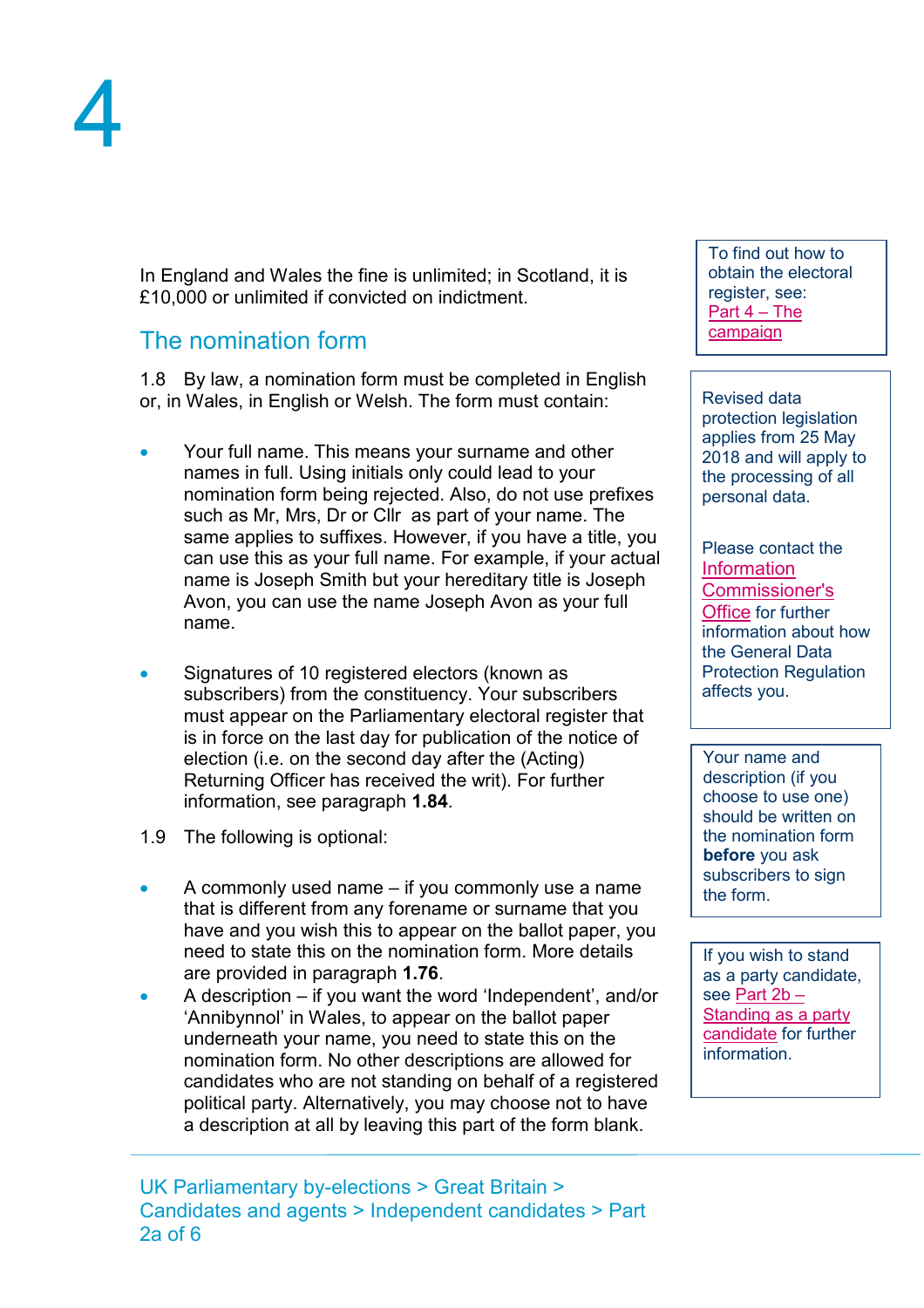## <span id="page-5-0"></span>Home address form

1.10 The home address form must state your home address in full. If you do not want your address to be made public and to appear on the ballot paper, you must make a statement to this effect on the home address form and give the name of the constituency in which your home address is situated or, if you live outside the UK, the name of the country in which you reside.

1.11 Your home address:

- must be completed in full
- must not contain abbreviations
- must be your current home address
- must not be a business address (unless you run a business from your home)

1.12 Your address does not need to be in the constituency in which you intend to stand.

### <span id="page-5-1"></span>Consent to nomination

1.13 You must also formally [consent to your nomination](http://www.electoralcommission.org.uk/__data/assets/word_doc/0011/175871/UKP-Nomination-pack-incl-election-agent-notification-form.doc) in writing. The content of the [consent to nomination form](http://www.electoralcommission.org.uk/__data/assets/word_doc/0006/141792/Nomination-pack-incl-election-agent-notification-form-LGEW.doc) is fixed by law. On the [form](http://www.electoralcommission.org.uk/__data/assets/word_doc/0006/141792/Nomination-pack-incl-election-agent-notification-form-LGEW.doc) you will be asked to state that you are qualified and not disqualified from standing. You must also state your date of birth.

1.14 You are not allowed to sign the consent form earlier than one calendar month before the deadline for submitting your nomination papers. Your signature must be witnessed, and the witness must sign the form and give their full name and address. There are no restrictions on who can be a witness to the consent to nomination.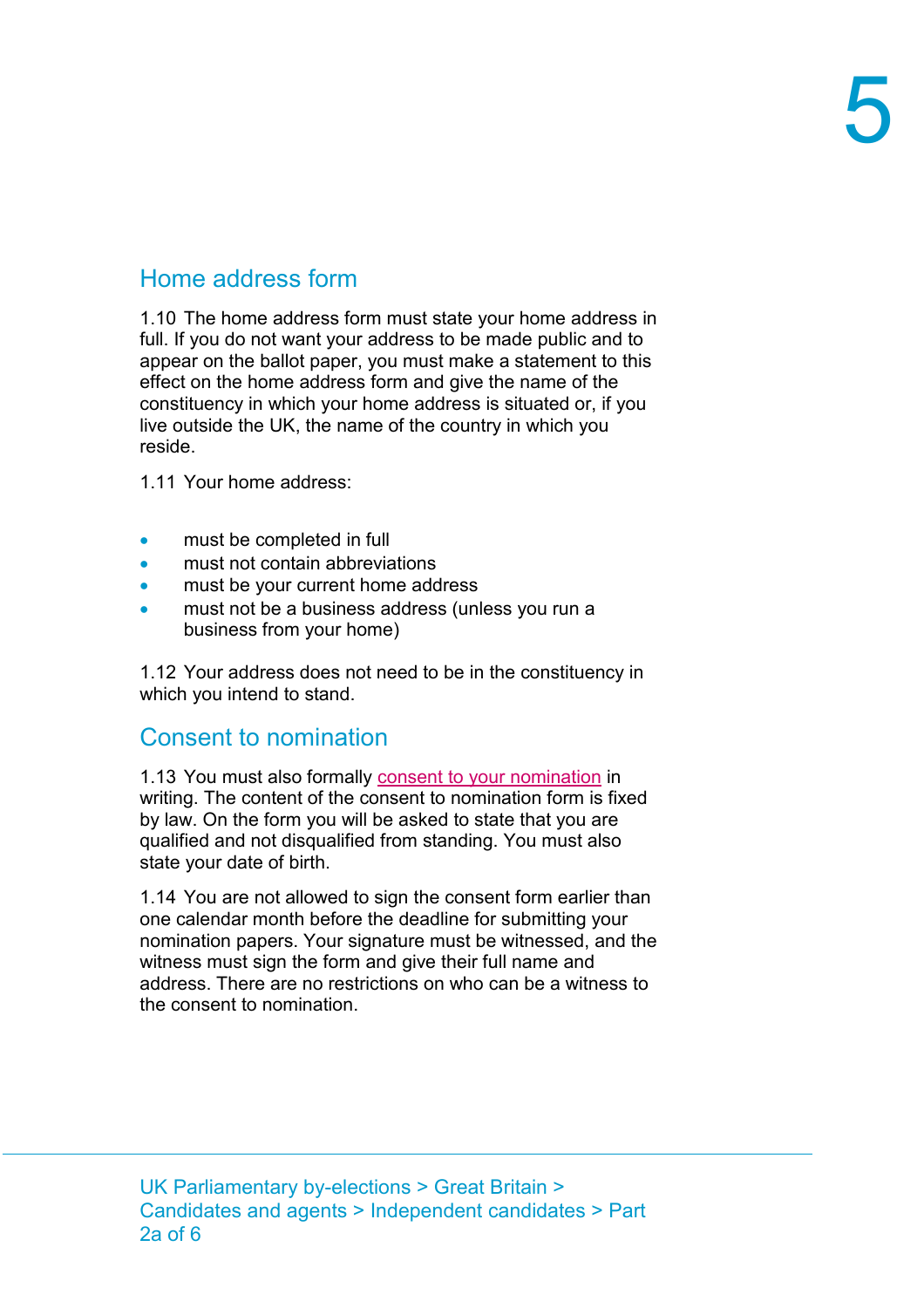## <span id="page-6-0"></span>Submitting your nomination papers

1.15 All nomination papers, including the home address form and consent to nomination, must be delivered during the times and to the place specified on the notice of election and, in any case, by no later than 4pm on the date that is also specified on the notice of election. It is your responsibility to ensure that all of your nomination papers are delivered in the correct manner and by the required deadlines.

### <span id="page-6-1"></span>Who can deliver the nomination papers?

1.16 Only a limited number of persons may deliver your nomination form and home address form. The nomination form and home address form may only be delivered by yourself, your proposer or seconder, or by your election agent (if the (Acting) Returning Officer has previously received notification of their appointment).

1.17 There are no restrictions on who can deliver your consent to nomination, but you should ensure that you, your agent, your proposer or seconder, or someone you trust does this, so you can be sure the consent is delivered to the (Acting) Returning Officer in time.

### <span id="page-6-2"></span>How must nomination papers be submitted?

1.18 The nomination form, home address form and the consent to nomination must be submitted by hand and cannot be submitted by post, fax, e-mail or other electronic means. The only exception to this is where a candidate is overseas, in which case their consent to nomination may be sent electronically .

1.19 The **original version** of each completed paper must be submitted. Submitting copies of nomination papers, for example print-outs of pdf documents, are not allowed.

The notice of election will be published by 4pm on the second working day after the writ is received by the (Acting) Returning **Officer**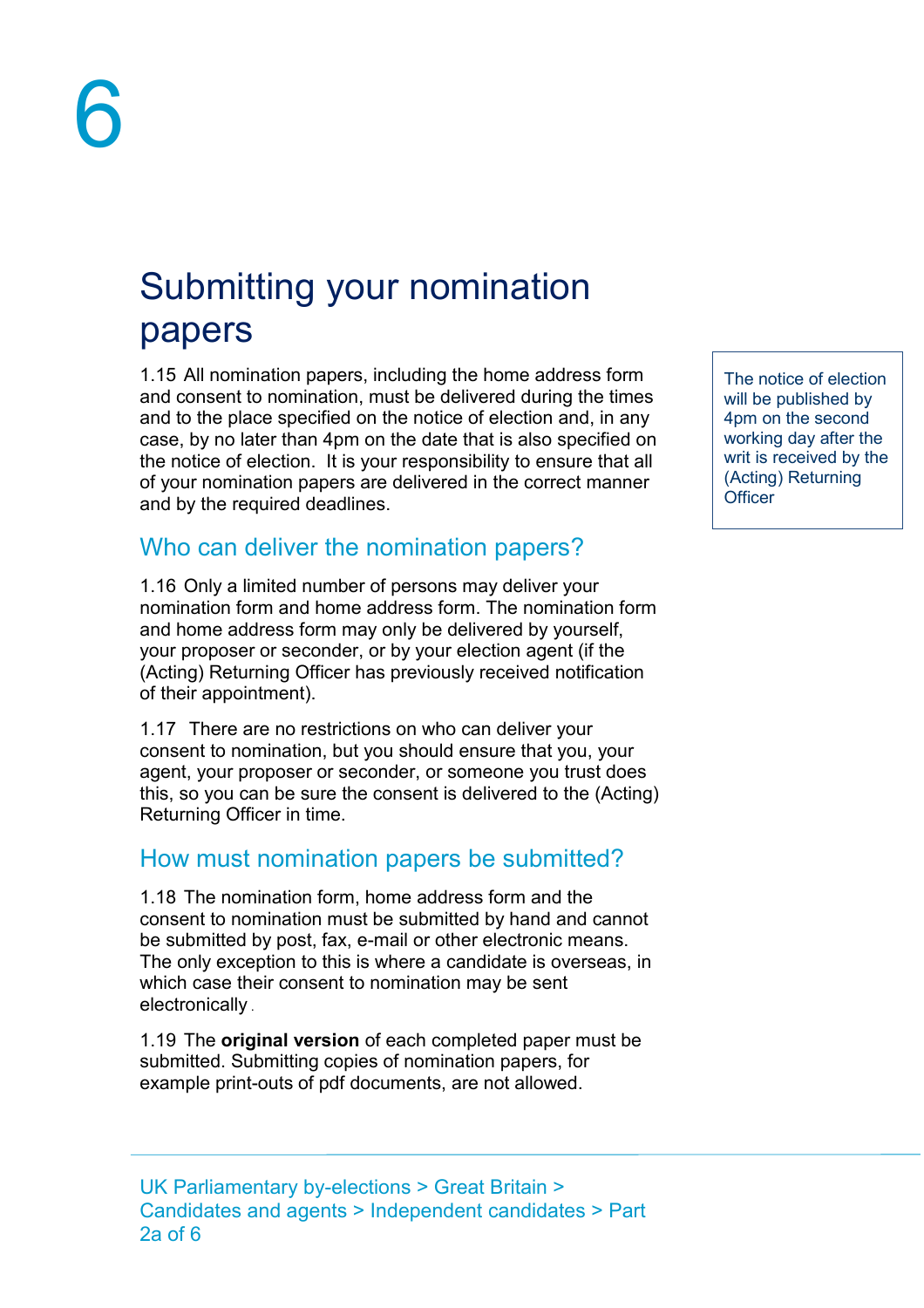## <span id="page-7-0"></span>When must nomination papers be submitted?

1.20 You should submit your nomination papers as early as possible to give the (Acting) Returning Officer an opportunity to conduct an informal check and to give you sufficient time to submit new nomination papers should your first set contain any errors.

1.21 The (Acting) Returning Officer will confirm the exact details of when and where nomination papers can be delivered on the official notice of election.The notice of election will be published by 4pm on the second working day after the writ is received by the (Acting) Returning Officer. In most cases, the notice of election will be published on the website of the local authority of the (Acting) Returning Officer.

1.22 You can submit nomination papers between the hours of 10am and 4pm from the day after the publication of the notice of election until the deadline for nominations. The deadline for nominations will be 4pm on a day fixed by the (Acting) Returning Officer and will be specified in the notice of election. By law, this will not be earlier than the third working day after the date of publication of the notice of election and not later than the seventh working day after the date on which the writ is received.

1.23 You should contact the (Acting) Returning Officer as soon as possible to find out what arrangements are in place for submitting nomination papers.

1.24 If, after you have submitted your nomination papers you change your mind and no longer want to stand for election, you can withdraw, provided you do so by 4pm on the last date for nominations as specified on the notice of election. For more details on withdrawing, see paragraph **[1.40](#page-10-1)**.

## <span id="page-7-1"></span>The deposit

1.25 For a candidate's nomination to be valid, the sum of £500 must be deposited with the (Acting) Returning Officer by the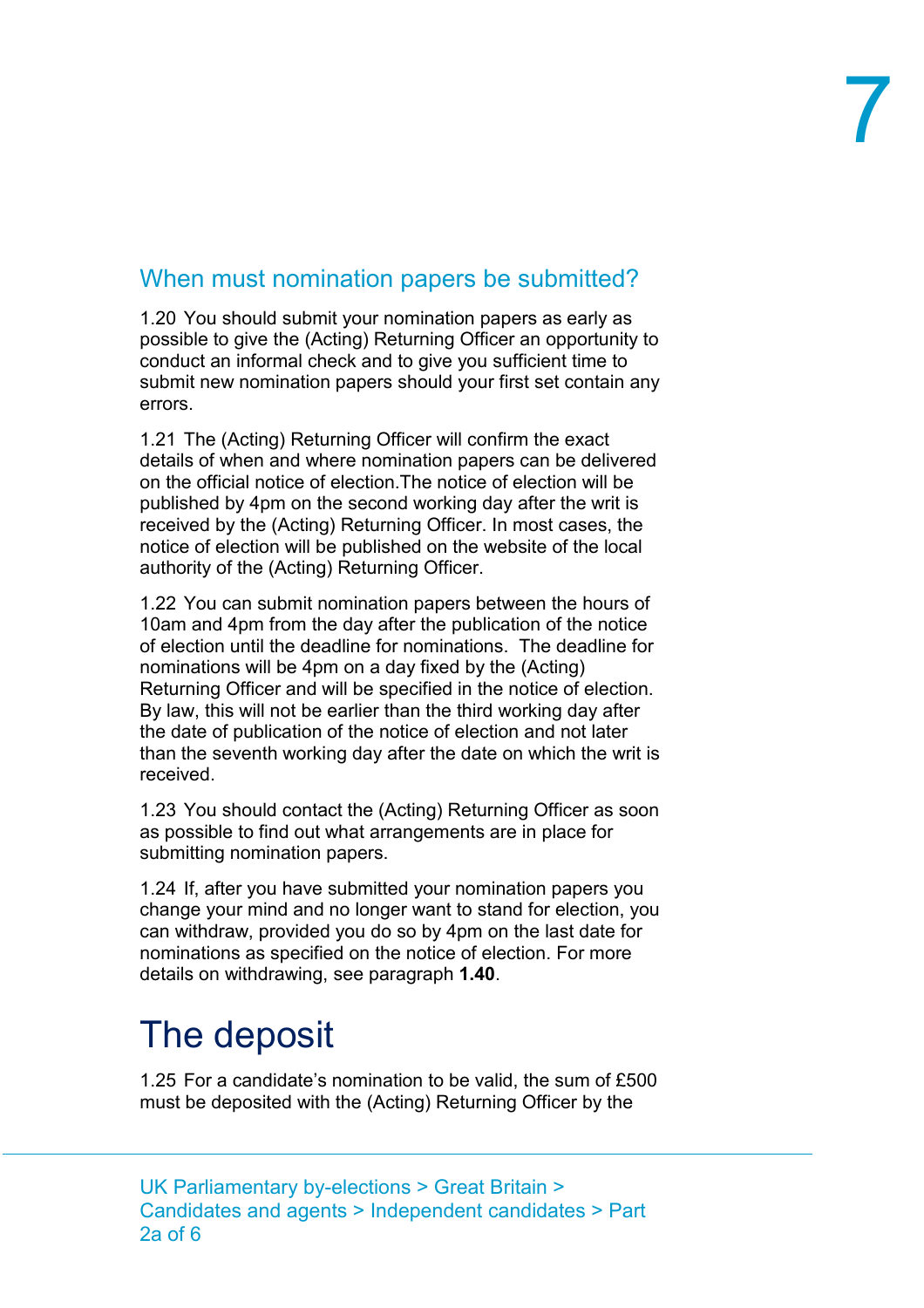deadline for nominations as set out in the notice of election. The deposit can be made using:

- cash (British pounds only)
- a UK banker's draft

1.26 The (Acting) Returning Officer may also accept a deposit made by a building society cheque, a debit or credit card or an electronic funds transfer. However, they may refuse to do so. If you are considering paying the deposit in one of these ways, you should discuss with the (Acting) Returning Officer at the earliest opportunity whether the payment method is acceptable.

1.27 If the (Acting) Returning Officer allows the deposit to be paid by credit or debit card, there may be a fee charged by the bank or credit card company for the transaction, in which case you will be required to pay any additional fees as well as the £500 deposit.

1.28 Candidates who poll more than 5% of the total valid votes cast in the constituency will have their deposit returned. Those candidates who have polled less than, or equal to, 5% of the total valid votes cast will lose their deposit.

## <span id="page-8-0"></span>Inspecting other candidates' nomination papers

1.29 Only certain people are entitled to attend the delivery of nomination papers and to inspect and make any objections to the validity of a nomination form or home address form. After your nomination papers and deposit have been delivered and you stand validly nominated, the following can inspect and make objections to a nomination form or home address form:

- you
- your election agent
- your proposer or seconder

If you are your own election agent, you can appoint one other person to attend the delivery of nomination papers and make objections.

If you have submitted more than one nomination form, only the proposer and seconder from the nomination form you have selected will be entitled to attend. If none has been selected, it will be the proposer and seconder of the first submitted nomination form who will have that entitlement.

UK Parliamentary by-elections > Great Britain > Candidates and agents > Independent candidates > Part 2a of 6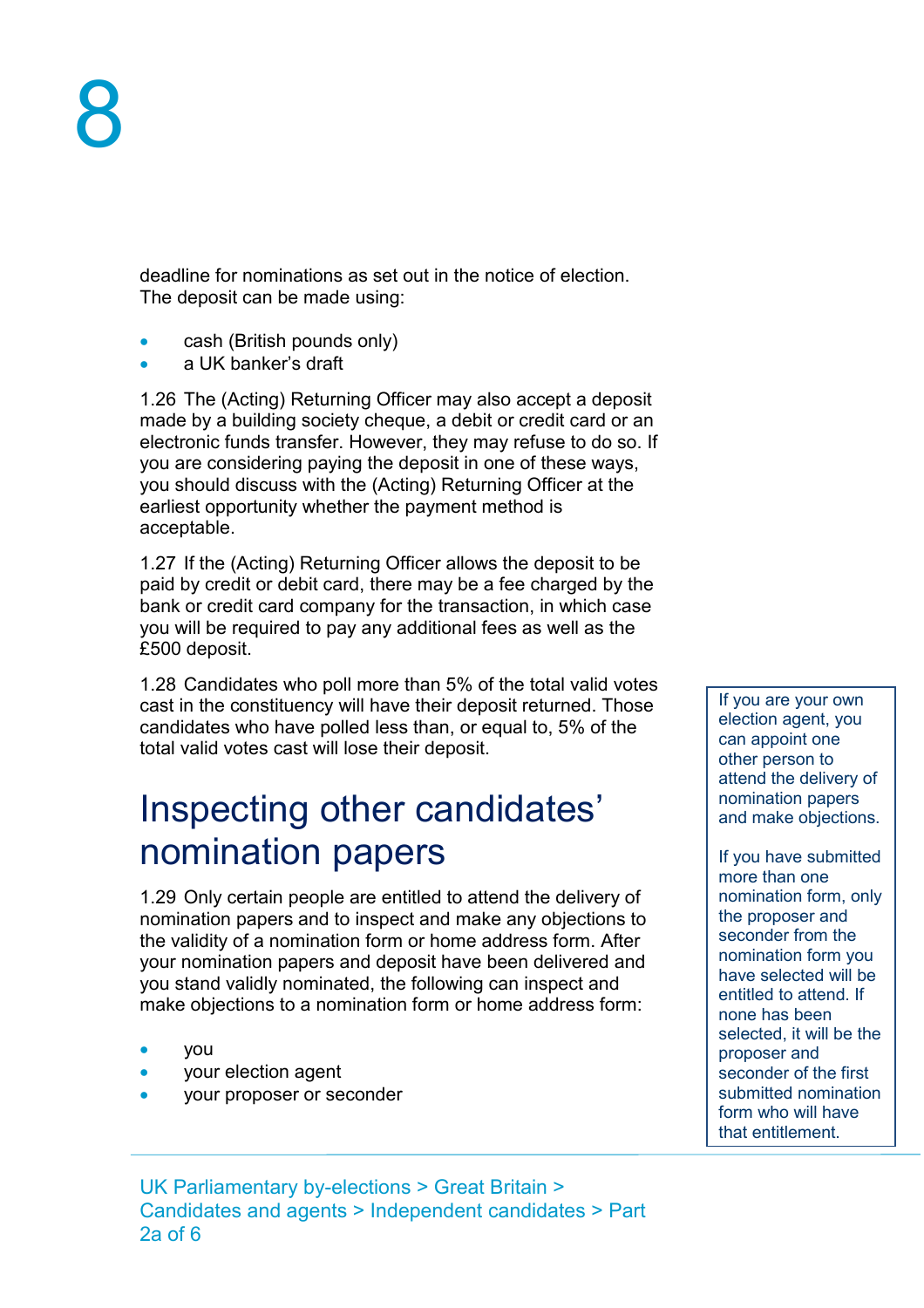1.30 Nomination papers cannot be inspected by anybody else at any time.

1.31 Electoral Commission representatives and one other person chosen by a validly nominated candidate can also be present at the delivery of nomination papers, but they are not allowed to inspect or make any objections to nomination papers.

1.32 No other person, except the (Acting) Returning Officer and their staff, may attend the delivery of nomination papers.

## Objections to nominations

1.33 Objections to the validity of any nomination form or home address form can be made, in most circumstances, on the last day for the delivery of nomination papers as specified on the notice of election.

1.34 The time within which an objection can be made depends on when the nomination papers are delivered.

### Timetable for objections

#### **Nominations delivered up to 4pm on the day before the deadline for the delivery of nomination papers**

1.35 Objections to any nomination form or home address form delivered up to and including 4pm on the day before the deadline for the delivery of nomination papers must be made **between 10 am and 12 noon** on the last day for the delivery of nomination papers.

#### **Nominations delivered after 4pm on the day before the deadline for the delivery of nomination papers**

1.36 Objections to any nomination form delivered after 4pm on the day before the deadline for the delivery of nomination papers must be made **between 10am and 5pm** on the last day for the delivery of nomination papers**.** Any objection must be made at or immediately after the time of the delivery of the nomination.

UK Parliamentary by-elections > Great Britain > Candidates and agents > Independent candidates > Part 2a of 6

In one exceptional circumstance, where the objection is on the grounds that a candidate is disqualified because they are serving a prison sentence of a year or more, objections can be made on the 18<sup>th</sup> working day before the poll.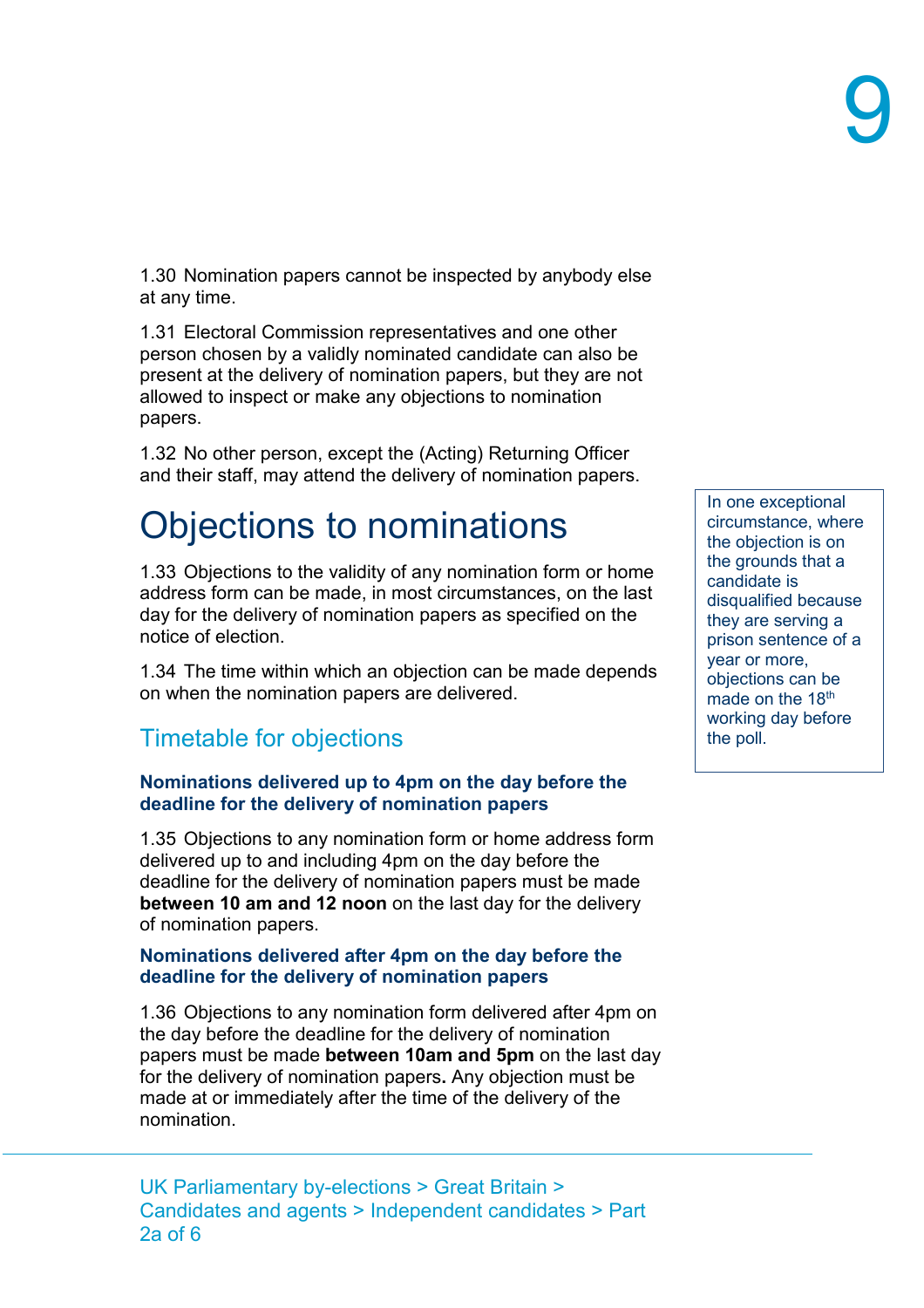#### **Objections on the grounds that a candidate is imprisoned for a year or more**

1.37 In the rare case that the (Acting) Returning Officer considers that a candidate may be disqualified because they are imprisoned and serving a sentence of a year or more, they will publish a notice inviting objections on those grounds. Any such objection may be made **between 10am and 4pm** on the next working day following the deadline for the delivery of nomination papers.

### Decisions on objections

1.38 The (Acting) Returning Officer will consider any objections made, but is entitled to hold a nomination invalid only on the following grounds:

- that the particulars of the candidate or subscribers are not as required by law
- that the paper is not subscribed as required
- that the candidate is disqualified on the grounds that they are imprisoned and serving a sentence of a year or more

1.39 The (Acting) Returning Officer's decision that a nomination is valid is final and cannot be challenged during the election. The decision can only be challenged after an election through an election petition (see Part 6 – After the declaration [of results](http://www.electoralcommission.org.uk/__data/assets/pdf_file/0015/214233/Parliamentary-By-Election-Part-6-After-the-declaration-of-results.pdf) for further information on election petitions).

## <span id="page-10-0"></span>**Withdrawing**

<span id="page-10-1"></span>1.40 You may withdraw as a candidate by signing and submitting a [withdrawal notice,](http://www.electoralcommission.org.uk/__data/assets/word_doc/0004/176170/UKP-Withdrawal-form.doc) which must be witnessed by one other person. There are no restrictions on who may submit the notice, but it must be delivered by hand. Your witness must also sign the notice. A [notice of withdrawal](http://www.electoralcommission.org.uk/__data/assets/word_doc/0009/141795/Withdrawal-form-LGEW.doc) can be obtained from the (Acting) Returning Officer or downloaded from our website.

1.41 The withdrawal notice must be submitted by the deadline for withdrawals, i.e. by the deadline for the delivery of

If you are outside the UK your proposer can withdraw on your behalf as long as the withdrawal is accompanied by a written declaration signed by your proposer confirming your absence.

If you are outside the UK and stand nominated by more than one nomination form, you should speak to the (Acting) Returning Officer if you wish to withdraw as special rules apply in this instance.

UK Parliamentary by-elections > Great Britain > Candidates and agents > Independent candidates > Part 2a of 6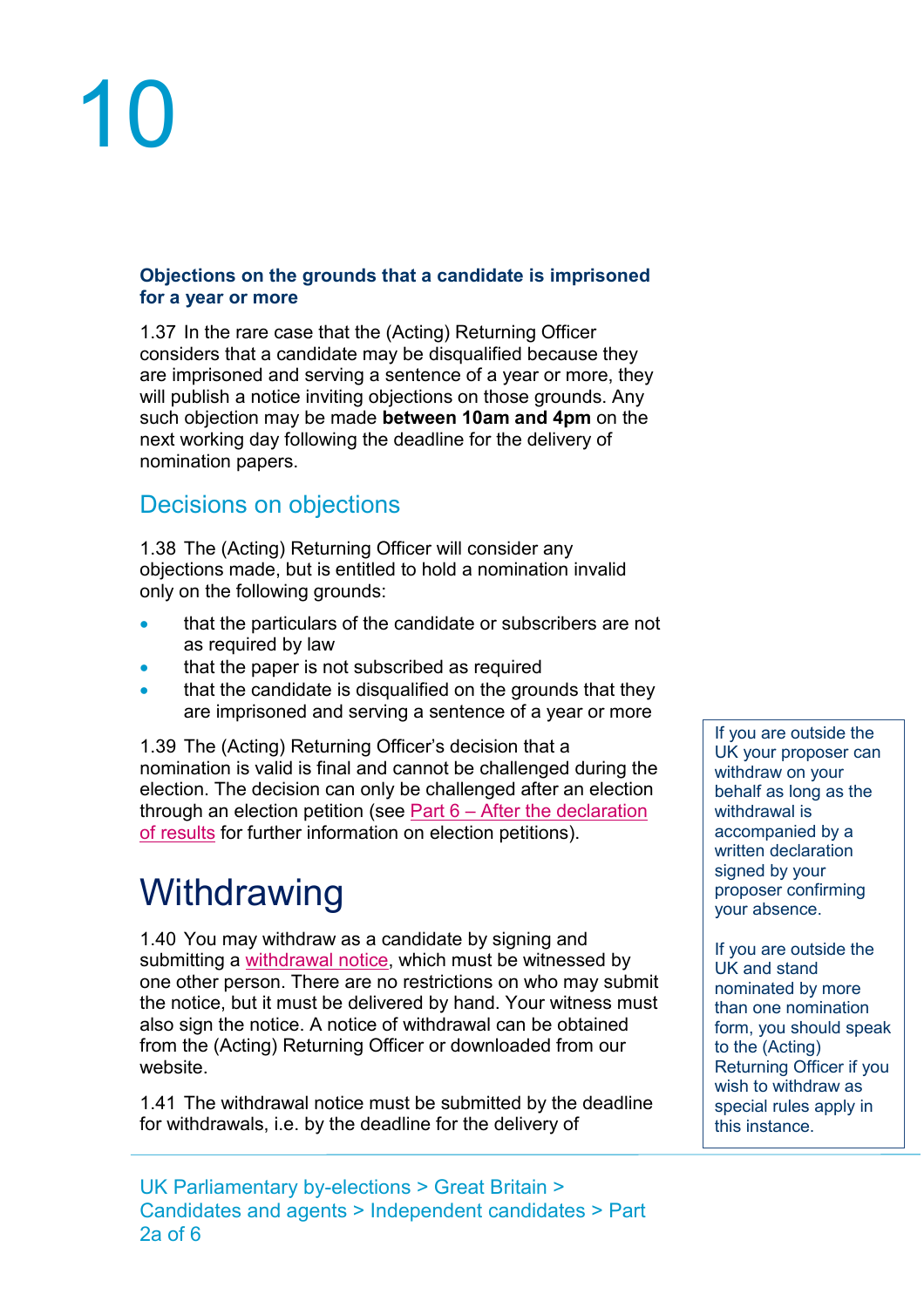nominations as specified on the notice of election. After the withdrawal deadline it is not possible to withdraw from the election, and your name will appear on the ballot paper. If the election is uncontested, you will be declared elected.

1.42 If you withdraw as a candidate, your deposit will be returned.

## <span id="page-11-0"></span>What happens after the close of nominations?

1.43 Provided no objections have been made, the (Acting) Returning Officer will publish a statement of persons nominated by 5pm on the last day for the delivery of nominations as specified on the notice of election. The statement will include:

- the full or commonly used names, as the case may be, of all candidates validly nominated
- the names of candidates who no longer stand nominated, if any (i.e. invalid and withdrawn candidates), with the reason why they are no longer standing
- the home address of each candidate, or if they have requested not to make their home address public, the constituency in which their home address is situated (or the country if their address is outside the UK)
- each candidate's description (if any)

1.44 If objections have been made, the (Acting) Returning Officer will publish the statement of persons nominated by 4pm on the day following the deadline for the delivery of nomination papers.

## <span id="page-11-1"></span>Appointing your election agent and other agents

1.45 The election agent is the person responsible for the proper management of your election campaign and, in

UK Parliamentary by-elections > Great Britain > Candidates and agents > Independent candidates > Part 2a of 6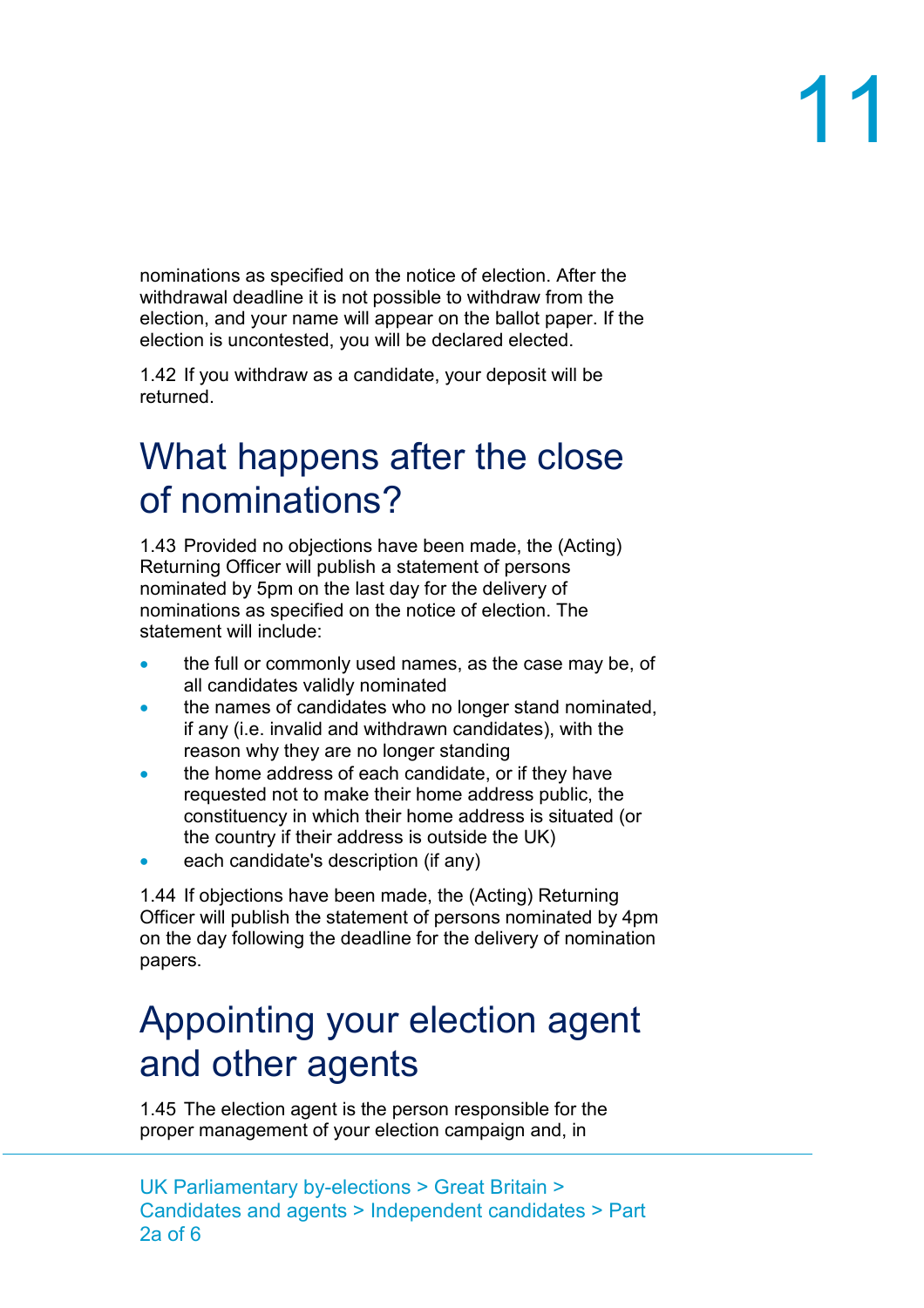particular, for its financial management. You must have an election agent. If you do not appoint an agent, you will become your own agent by default.

1.46 Once appointed, only the election agent can make payments for election expenses.

1.47 You can also appoint other agents to observe the following electoral processes, which both you and your election agent are also entitled to observe:

- the opening of postal votes
- the poll
- <span id="page-12-0"></span>the count

#### Who can be an election agent?

1.48 There are no particular qualifications needed to be an election agent and you can be your own agent if you wish.

<span id="page-12-2"></span>1.49 However, the following people are not allowed by law to be election agents:

- the (Acting) Returning Officer or a member of their staff
- a partner or clerk of the (Acting) Returning Officer or a member of their staff
- anvone not entitled to vote at the election as a result of the report of an election court or a conviction for a corrupt or illegal practice under the Representation of the People Act 1983

### <span id="page-12-1"></span>Appointing an election agent

1.50 Because of the responsibilities attached to the role of an election agent you should consider carefully who you are going to appoint and make sure that they understand their obligations. You can also be your own agent if you wish.

1.51 You must declare in writing the name, address and office address of your election agent to the (Acting) Returning Officer by the deadline for nominations as specified on the notice of

It is helpful to also provide a contact telephone number and email address for your election agent so that the (Acting) Returning Officer can easily contact them.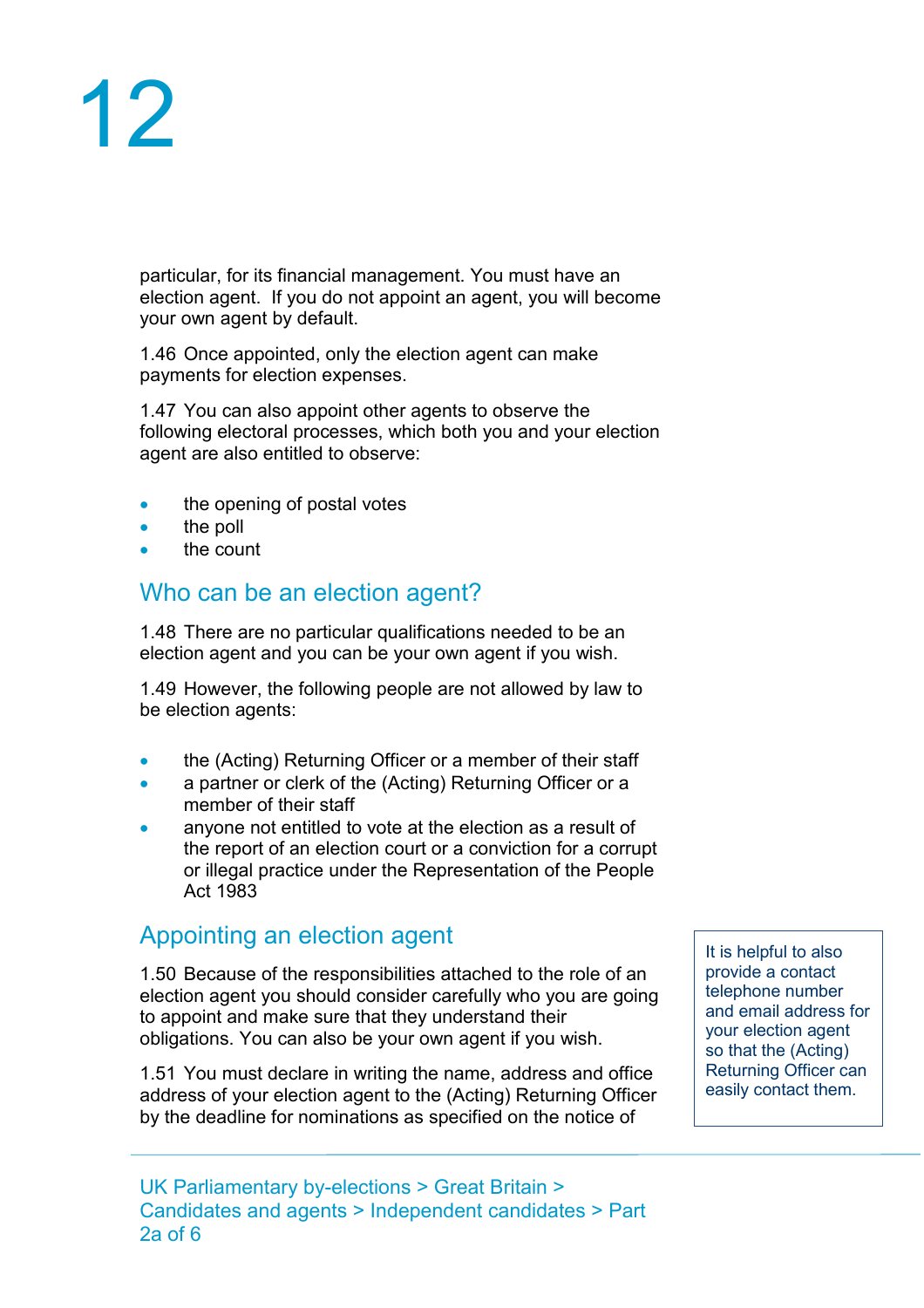election. The declaration should be signed by you and by the agent to show their acceptance of the appointment.

1.52 The (Acting) Returning Officer may provide a declaration form, or you could use the [form](http://www.electoralcommission.org.uk/__data/assets/word_doc/0011/175871/UKP-Nomination-pack-incl-election-agent-notification-form.doc) produced by the Commission. If you do not appoint someone else as your agent by the deadline, you will automatically become your own agent.

1.53 Your agent's office address must be:

- within the parliamentary constituency where you are standing, or
- within a constituency which adjoins the constituency where you are standing, or
- within Wales, within a Welsh county or county borough which is part of, or adjoins, the constituency, or
- within London, within a London borough which is part of, or adjoins, the constituency

1.54 The agent's office address will often be their home address, but it could be an office set up for the election.

1.55 The office address declared to the (Acting) Returning Officer must be an address to which any legal notices can be delivered and therefore must be a physical address – PO boxes or similar mailboxes cannot be used.

1.56 If you act as your own election agent, the office address is deemed to be the address you provided on your home address form. If that address is outside the permitted area, the office address is deemed to be the qualifying address of your proposer (i.e. the first subscriber on your nomination form).

### Revoking an election agent's appointment

1.57 You can revoke the appointment of your election agent at any time, including after polling day, and a new appointment can be made in the same manner as outlined above. If you revoke your election agent's appointment and do not appoint anyone else, you will be deemed to be your own election agent.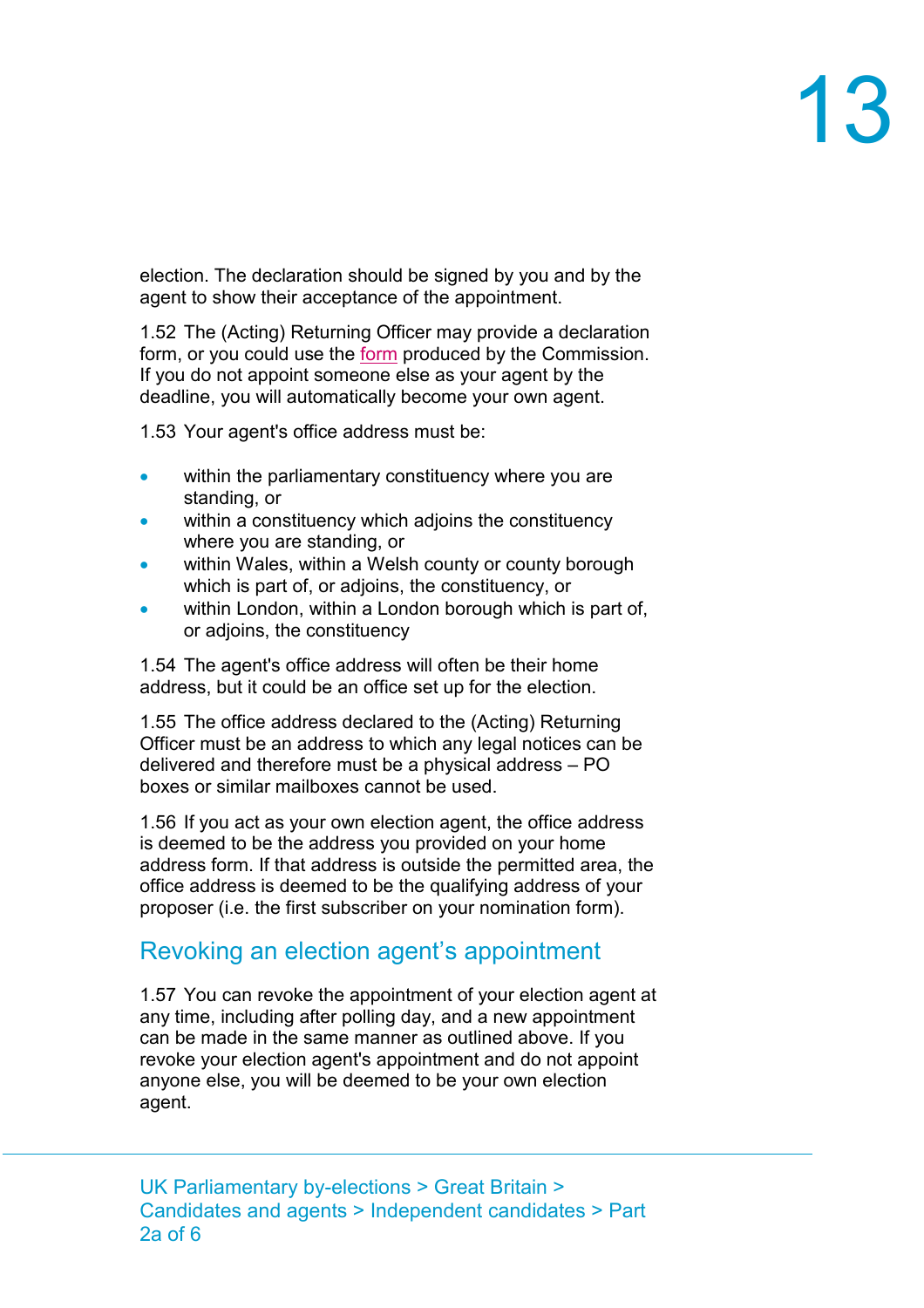

1.58 If you are acting as your own agent you can revoke your own appointment and appoint someone else as your agent. [i](#page-1-0)

1.59 Once an agent has signed their acceptance, they cannot resign and must fulfil the duties required of them unless you revoke their appointment.

#### <span id="page-14-0"></span>Sub-agents

1.60 An election agent in a county constituency may appoint sub-agents to act on their behalf. No sub-agents can be appointed in a borough (or burgh) constituency.

1.61 Election agents may appoint sub-agents for particular parts of the constituency, as long as those parts do not overlap. The agent can determine the parts into which they wish to sub-divide the constituency.

1.62 The office of the sub-agent must be in the area within they are appointed to act.

1.63 A sub-agent can do anything that the election agent is entitled to do within the area to which they are appointed.

1.64 The election agent should ensure that whoever they decide to appoint as a sub-agent is aware of the election and spending rules. Anything done by the sub-agent will be treated as if it had been done by the election agent.

1.65 By the second working day before the poll the election agent must declare in writing to the (Acting) Returning Officer the name, address and office address of any sub-agents and the area in which they are each appointed to act. The (Acting) Returning Officer will provide a form you can use. Alternatively, you can use the form included for this purpose in the Commission's [nomination pack.](http://www.electoralcommission.org.uk/__data/assets/word_doc/0011/175871/UKP-Nomination-pack-incl-election-agent-notification-form.doc)

1.66 The election agent can revoke the appointment of a subagent at any time and another sub-agent may be appointed. If another sub-agent is appointed, the election agent must declare in writing the name, address, office address and area of appointment of the new sub-agent to the (Acting) Returning Officer.

UK Parliamentary by-elections > Great Britain > Candidates and agents > Independent candidates > Part 2a of 6

There are two types of constituency: borough and county.

Typically, borough (burgh in Scotland) constituencies are mainly urban while county constituencies are mainly rural.

If you do not know which type of constituency you are standing in, you can obtain this information from the (Acting) Returning Officer.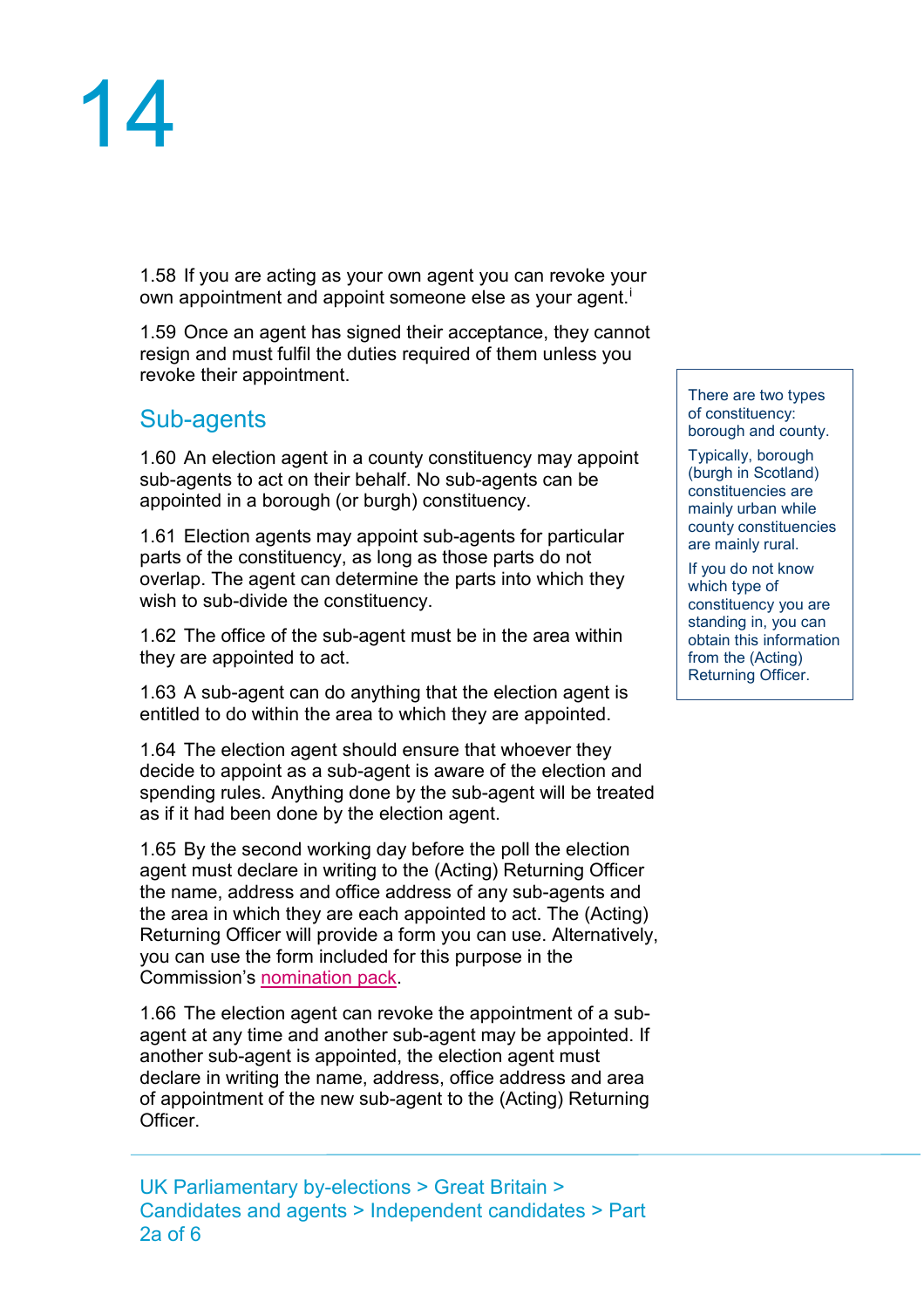### <span id="page-15-0"></span>Appointing postal voting, polling and counting agents

1.67 You or your election agent may appoint other people as agents to attend the opening of postal votes, the poll and the verification and count.

1.68 Anyone, apart from those listed in paragraph **[1.49](#page-12-2)**, can be appointed as a postal vote, polling or counting agent. Both you and your election agent can also automatically act as one of those agents without the need of an official appointment.

1.69 You can appoint any number of polling agents to attend each polling station, but only one polling agent for each candidate can be present in a polling station at any time. A polling agent can be appointed to attend multiple polling stations.

1.70 The (Acting) Returning Officer will tell you the maximum number of postal voting and counting agents you can appoint. All candidates will be allowed to appoint exactly the same number. At the count, unless there are special circumstances, the number of counting agents allowed for each candidate will not be less than the number obtained by dividing the number of counting assistants (i.e. those staff employed on the counting) by the number of candidates.

1.71 The request to appoint these agents must be made in writing to the (Acting) Returning Officer. It must contain the names and addresses of the people being appointed. The (Acting) Returning Officer will provide the relevant forms for this, or you can find [postal voting,](http://www.electoralcommission.org.uk/__data/assets/word_doc/0008/141884/Postal-voting-agent-appointment-form-generic.doc) [polling](http://www.electoralcommission.org.uk/__data/assets/word_doc/0007/141883/Polling-agent-appointment-form-generic.doc) and [counting agent](http://www.electoralcommission.org.uk/__data/assets/word_doc/0009/141885/Counting-agent-appointment-form-generic.doc) appointment forms on our website.

1.72 The deadline for appointing these agents will depend on the process they are to attend. Polling and counting agents must be appointed by not later than the fifth working day before the poll. However, appointment forms for postal voting agents only need to be submitted to the (Acting) Returning Officer by the time fixed for the opening of postal votes they want to attend. The (Acting) Returning Officer will give you at least 48

UK Parliamentary by-elections > Great Britain > Candidates and agents > Independent candidates > Part 2a of 6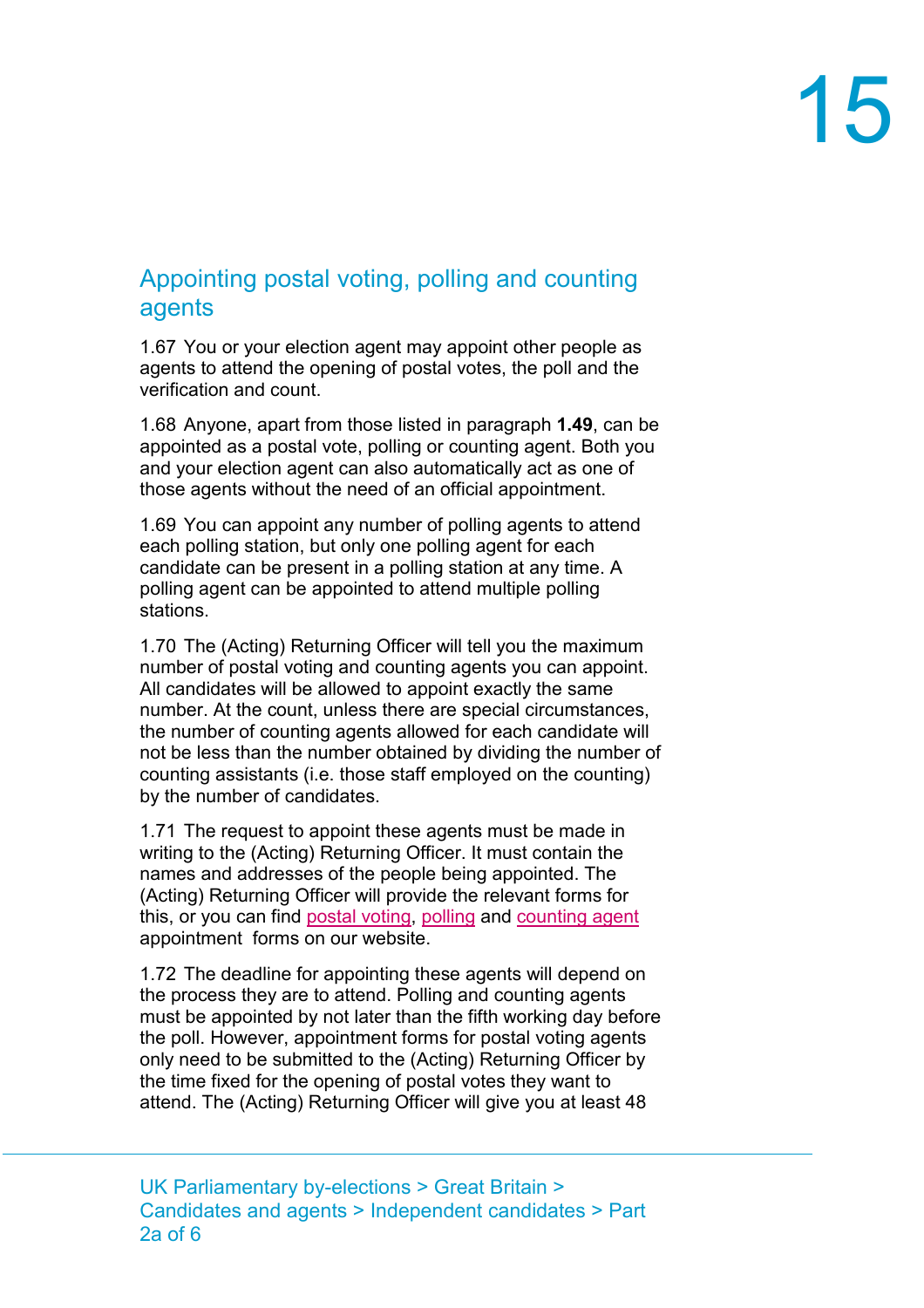hours' notice before the scheduled start of each postal vote opening session.

1.73 If an agent dies or becomes incapable of acting, you may appoint another agent in their place by submitting the relevant appointment form to the (Acting) Returning Officer. Any new appointment in these circumstances must be made without delay.

1.74 More information on what agents can and cannot do and what they can expect to see at postal vote opening sessions, polling stations and the count, can be found in  $Part 5 - Your$ [right to attend key electoral events.](http://www.electoralcommission.org.uk/__data/assets/pdf_file/0014/214232/Parliamentary-By-Election-Part-5-Your-right-to-attend-key-electoral-events.pdf)

## <span id="page-16-0"></span>Death of a candidate

1.75 If a candidate dies during the election period, see paragraph **[1.91](#page-19-1)** for further information on how this will affect the election.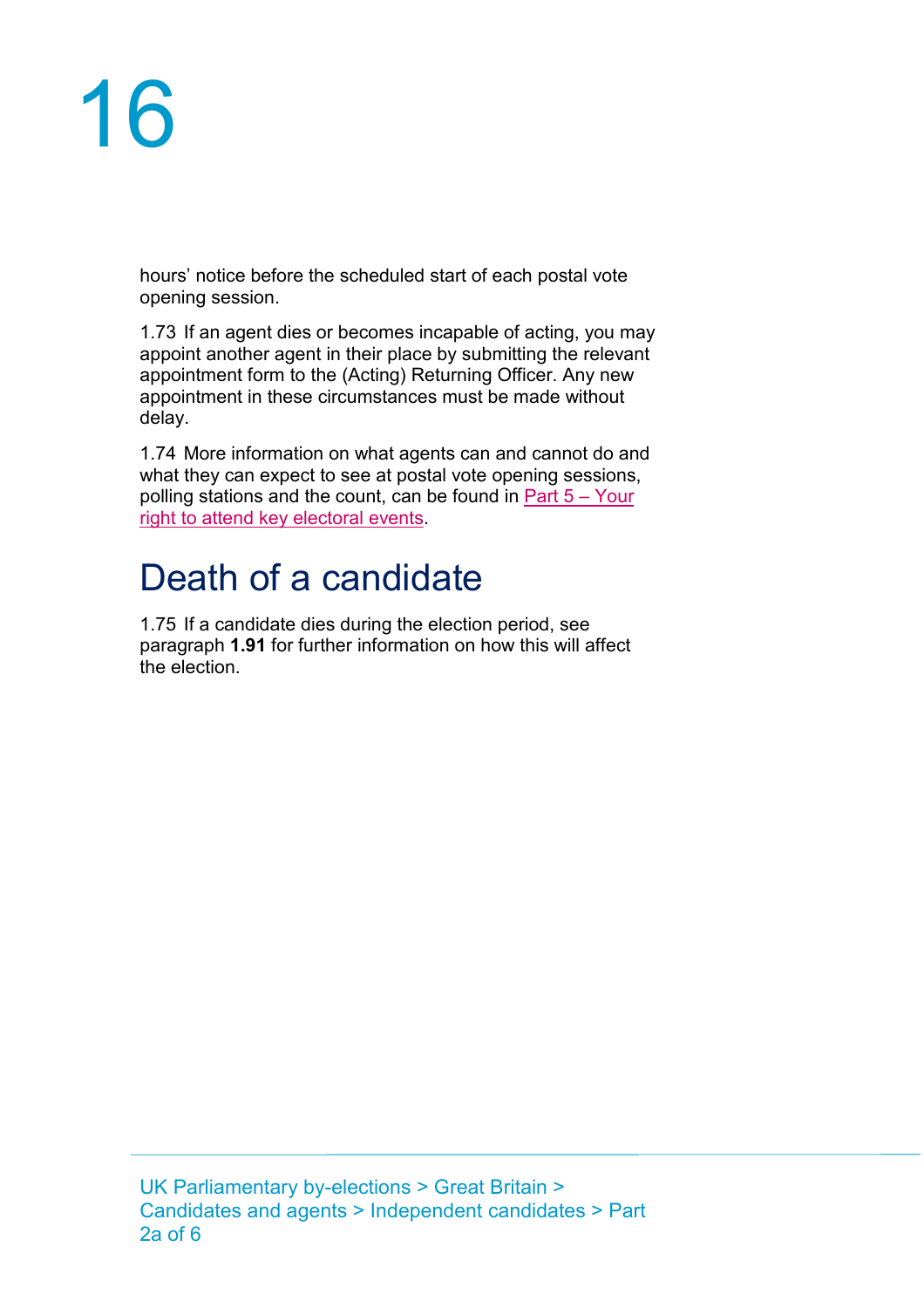## <span id="page-17-0"></span>**Supplementary** information

## <span id="page-17-1"></span>Commonly used name(s)

<span id="page-17-2"></span>1.76 If you commonly use a different name from your actual name, you can ask for your commonly used name(s) to be used instead of your actual name. For example, you may be known by your abbreviated name 'Andy', rather than your full first name 'Andrew'. In that case, you can write 'Andy' into the commonly used forename box on the nomination paper if you would rather that name appear on the ballot paper.

1.77 However, you cannot use your first name as a commonly used name so that only your first name and surname appear on a ballot paper, thus excluding your middle name. The legislation makes it clear that a commonly used name is one which is different from any other forename or surname. This means that a forename in its original format cannot be used as a commonly used name. If you wish to use a commonly used forename and/or surname then these must be different from your full name as it appears on the nomination form. For example, in the case of Andrew John Smith, he could not use Andrew Smith as his commonly used name, although he would be able to use Andy Smith (if Andy was the name by which he is commonly known).

1.78 You can request to use a commonly used forename, surname or both. You may also use initials as part of your commonly used name if you are commonly known by them.

1.79 Any commonly used name(s) would then appear on: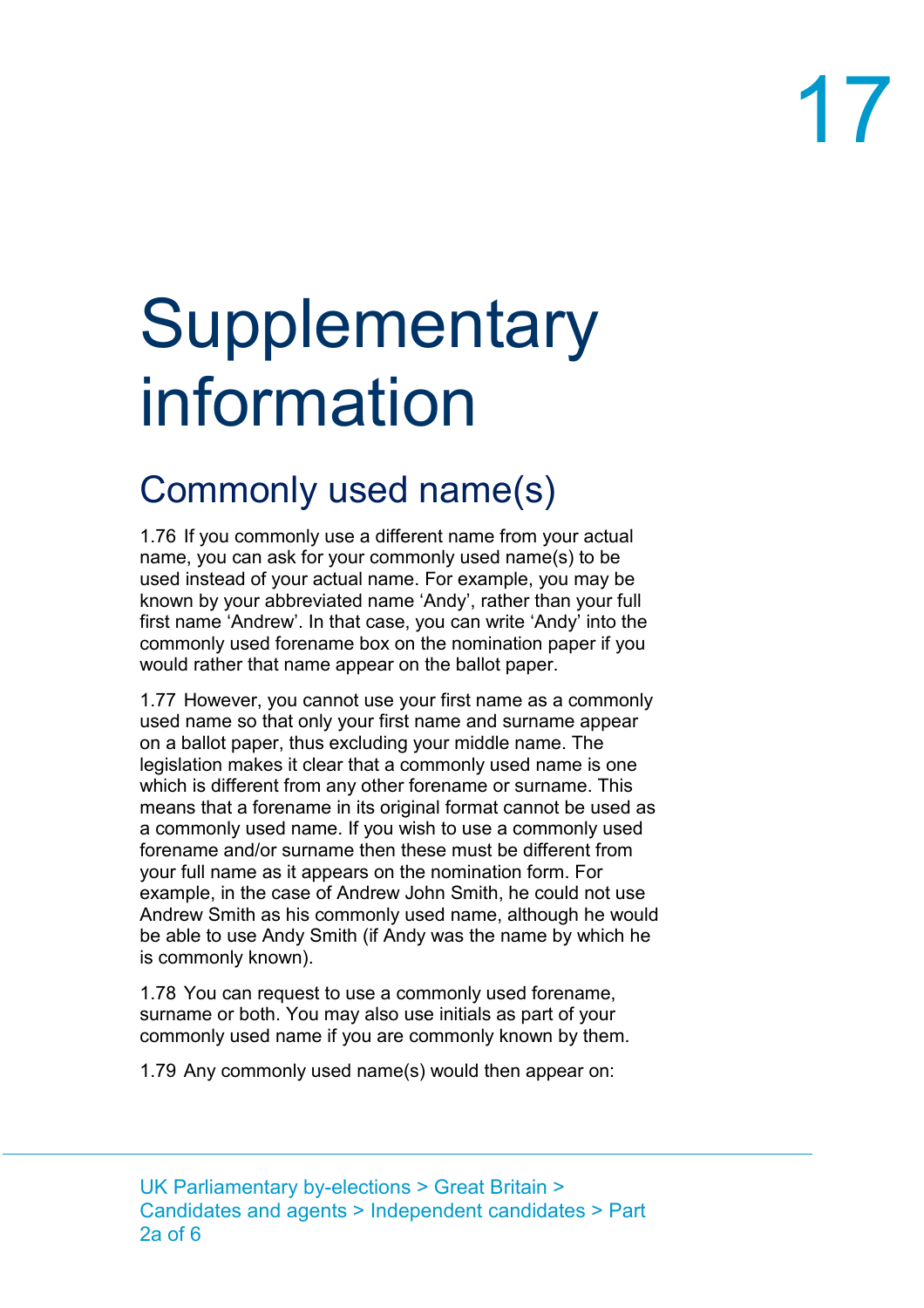the statement of persons nominated and the notice of poll, andthe ballot papers

1.80 The (Acting) Returning Officer will disallow commonly used names that are likely to mislead or confuse electors or are obscene or offensive. If the name(s) are not permissible, the (Acting) Returning Officer will write to you stating the reason for rejection. In those cases, your actual name will be used instead.

1.81 If either the commonly used forename or surname box on the nomination paper is left blank, then your actual forename or surname, depending on which commonly used name box has been left blank, will be used.

1.82 It is an offence to give a false statement on your nomination paper. Therefore if you choose to provide a commonly used name you must ensure that it is a forename or surname which you commonly use.

## <span id="page-18-0"></span>Signatures of subscribers

<span id="page-18-1"></span>1.83 Each nomination form needs to be signed (subscribed) by 10 electors on the register of parliamentary electors in the constituency.

1.84 The first two electors will sign and print their names as proposer and seconder, and the remaining eight as assenters.

1.85 The elector number of each subscriber as it appears on the electoral register, including the distinctive numbers or letters of the polling district, must be entered on the nomination form. The distinctive numbers/letters of the polling district can usually be found at the front of the register. Both the (Acting) Returning Officer and Electoral Registration Officer will be able to advise you how the register is laid out.

1.86 You will be entitled to a free copy of the electoral register once you become a candidate. You should use it to ensure that your nomination form is properly subscribed. You must ensure that you keep the electoral register secure and, once you have finished with it, ensure that it is securely destroyed.

To find out how to obtain the electoral register, see:

[Part 4 –](http://www.electoralcommission.org.uk/__data/assets/pdf_file/0013/214231/Parliamentary-By-Election-Part-4-The-campaign.pdf) The [campaign](http://www.electoralcommission.org.uk/__data/assets/pdf_file/0013/214231/Parliamentary-By-Election-Part-4-The-campaign.pdf)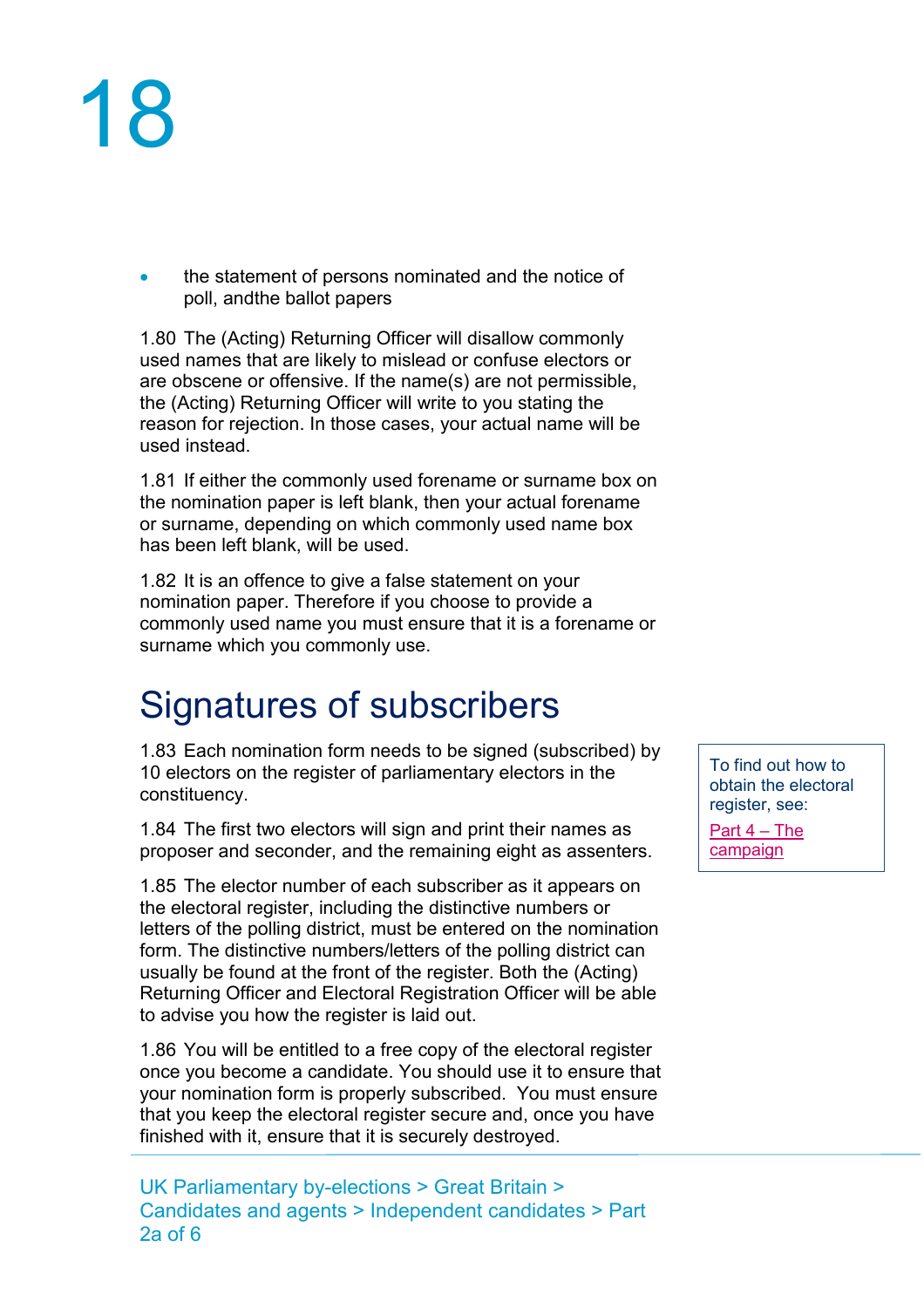1.87 Each elector may only subscribe one nomination form at the election. If an elector does sign two or more nomination forms, the first nomination form delivered to the (Acting) Returning Officer will be accepted and the rest will be invalid. You should therefore always enquire, before asking a subscriber to sign your form, if they have already signed someone else's.

1.88 If a nomination form contains more than ten subscribers' signatures, only the first ten will be accepted. If any of the first ten subscribers is invalid, the (Acting) Returning Officer must hold the nomination form invalid, regardless of whether the form contains more than ten.

1.89 Nomination forms should not be altered once they are subscribed. All of your details should be completed before you invite anyone to subscribe your nomination. Once the (Acting) Returning Officer has formally accepted a nomination form, signatures cannot be withdrawn.

1.90 When collecting subscriber information, you should point out what the information will be used for, how personal data will be processed and kept secure. The lawful basis to collect the information in this form is that it is necessary for the performance of a task carried out in the public interest and exercise of official authority as set out in Representation of the People Act 1983 and associated regulations. You should also explain that the information will be shared with the Returning Officer. For further information on data protection and processing you should refer to the Returning Officer's privacy notice on their website.

## <span id="page-19-0"></span>Death of a candidate

<span id="page-19-1"></span>1.91 The impact of the death of a candidate before the declaration of the result depends on whether or not the deceased candidate was standing on behalf of a registered political party.

There may be some electors on the register who have registered anonymously because of risks to their safety.

Anonymously registered electors may not subscribe nomination forms.

Anonymous electors are shown on the register with just their poll number and the letter 'N' (rather than with their name and address).

Revised data protection legislation applies from 25 May 2018 and will apply to the processing of all personal data.

Please contact the **Information** [Commissioner's](https://ico.org.uk/for-organisations/guide-to-the-general-data-protection-regulation-gdpr/)  [Office](https://ico.org.uk/for-organisations/guide-to-the-general-data-protection-regulation-gdpr/) for further information about how the General Data Protection Regulation affects you.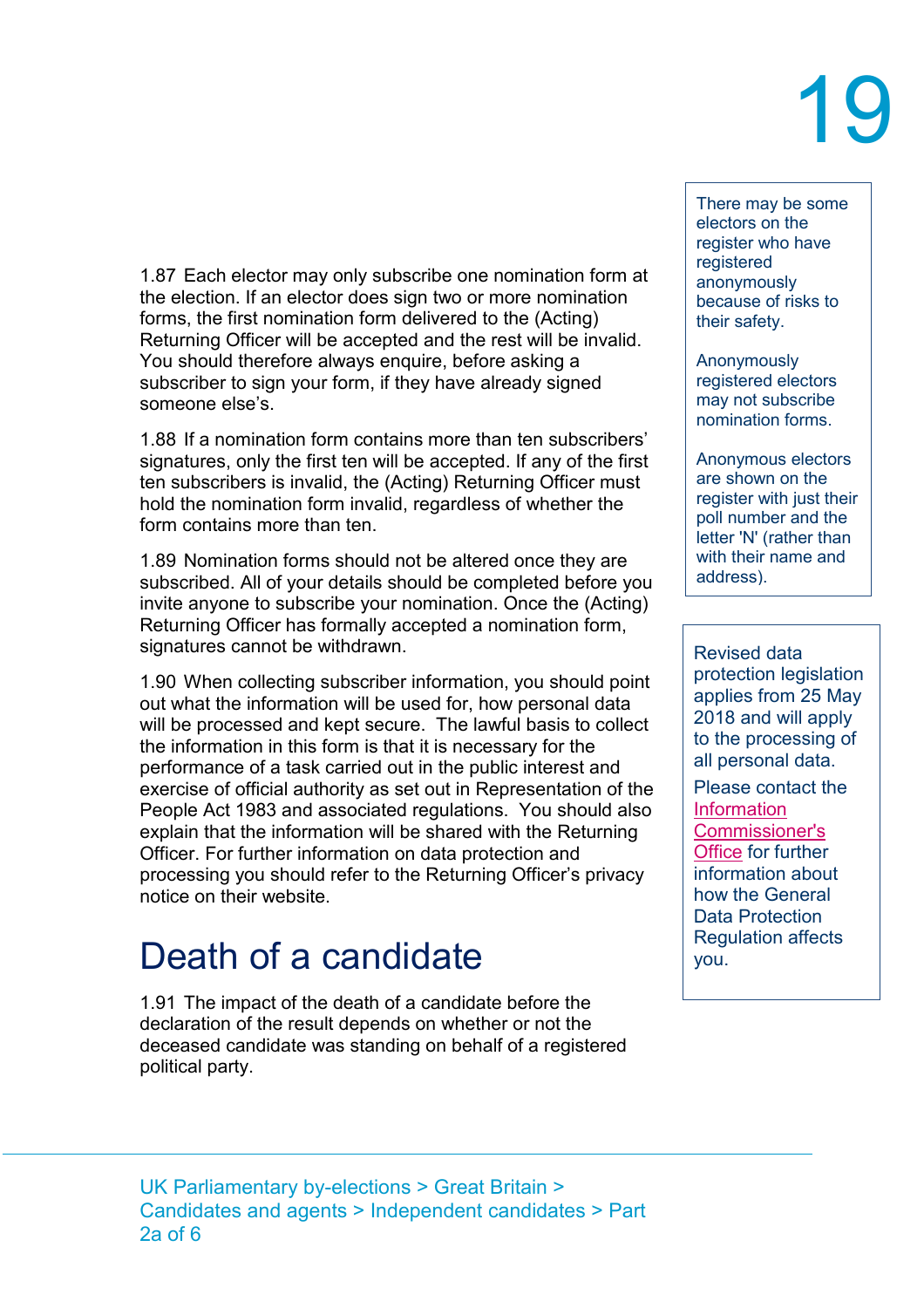### <span id="page-20-0"></span>Death of an independent candidate

1.92 If a candidate not standing on behalf of a political party dies, the election continues as normal. If the deceased candidate receives the most votes, they are not elected and the election is re-run. No new nominations are required: all of the existing candidates remain nominated for the new election and retention or return of the deposit is determined by the rerun election result. No new nominations are allowed for the rerun election, although candidates may withdraw.

1.93 If the independent candidate who died did not receive the most votes at the original poll, the candidate who did is declared elected and the election is not affected. If the candidate who died came joint first with the same number of votes as any other candidate, the other candidate is declared elected.

1.94 If only two persons are standing nominated and an independent candidate dies, the election is treated as an uncontested election and the other candidate is declared elected.

1.95 In all circumstances, the deposit of the deceased candidate will be returned.

#### <span id="page-20-1"></span>Death of a party candidate

1.96 If the (Acting) Returning Officer receives proof and is satisfied before the declaration of result that a candidate standing on behalf of a political party (or as a joint candidate standing on behalf of two or more parties) has died, the election is stopped immediately. If the poll is under way or the count is being undertaken, that process stops. There will be a new election.

1.97 No new nominations are required: all the existing candidates remain nominated for the new election and retention or return of the deposit is determined by the result at the new election. No new nominations are allowed for the new election, except that a new candidate can be nominated to stand on behalf of the same party (or parties) of the candidate

UK Parliamentary by-elections > Great Britain > Candidates and agents > Independent candidates > Part 2a of 6

It is the time at which the (Acting) Returning Officer receives proof of the candidate's death that is the relevant factor, not the actual time of death.